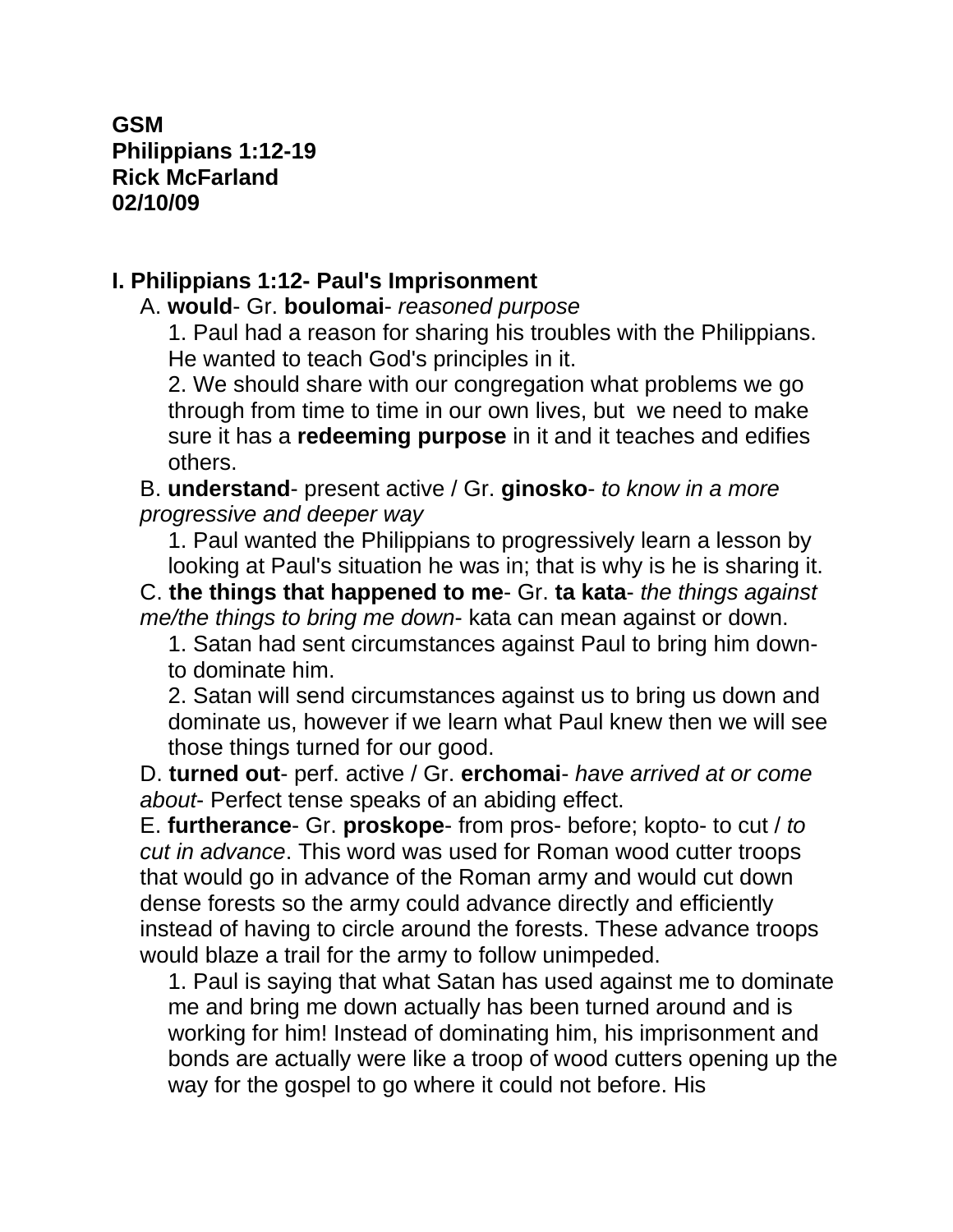imprisonment was blazing a trail for the gospel to be preached to the most influential people in the known world.

2. What Satan sends to destroy you, God can make it work for you and you be in better shape on the other side than you ever would have been otherwise. When the Devil starts messin God starts blessin if you will but trust Him!

3. God can even use your mistakes and redeem them and bless you in spite of them in way that you would not have if it had not happened.

4. Paul was an example of this: he was in prison because he was bent on going to Rome and preaching to the Jews. Even though he was in prison because of his hard head, God was using it for His glory and to blaze a new trail for the gospel.

#### **II. Philippians 1:13- His bonds shine!**

#### A. **bonds**- Gr. **desmon**- *bands, shackles*

B. In Christ- He was there for the preaching of Christ, not for sinful behavior.

C. **manifest**- Gr. **phaneros**- *shining*- He shackles were shining for all to see. All could see Paul was there for Christ's sake and not his own. This put Christ and His gospel on full display for all to see.

D. When Satan tries to put his shackles on you to destroy you, God will make them shine for His glory if you will but trust Him. He will turn them for your good and for His purpose. There are circumstances Satan tries to put on you that feel like shackles. He tries to put shackles of sickness on you. He tries to put shackles of financial problems on you. He tries to put shackles of relationship problems on you. If you trust Him, God will break what binds you. However, many times before he breaks what binds, he will cause them first to shineas a testimony to others. Either your shackles will shine forth and blind the enemy or others will see you vindicated and to be in the right. His glory shines forth through God turning around that which Satan has attacked you with.

1. This was true of Joseph

2. This was true of Daniel

E. palace- Gr. **praetorium**- *praetorium guard*- These were 10,000 soldiers in Rome. There barracks were attached to the Emperor's palace. They got double pay and had great influence and power.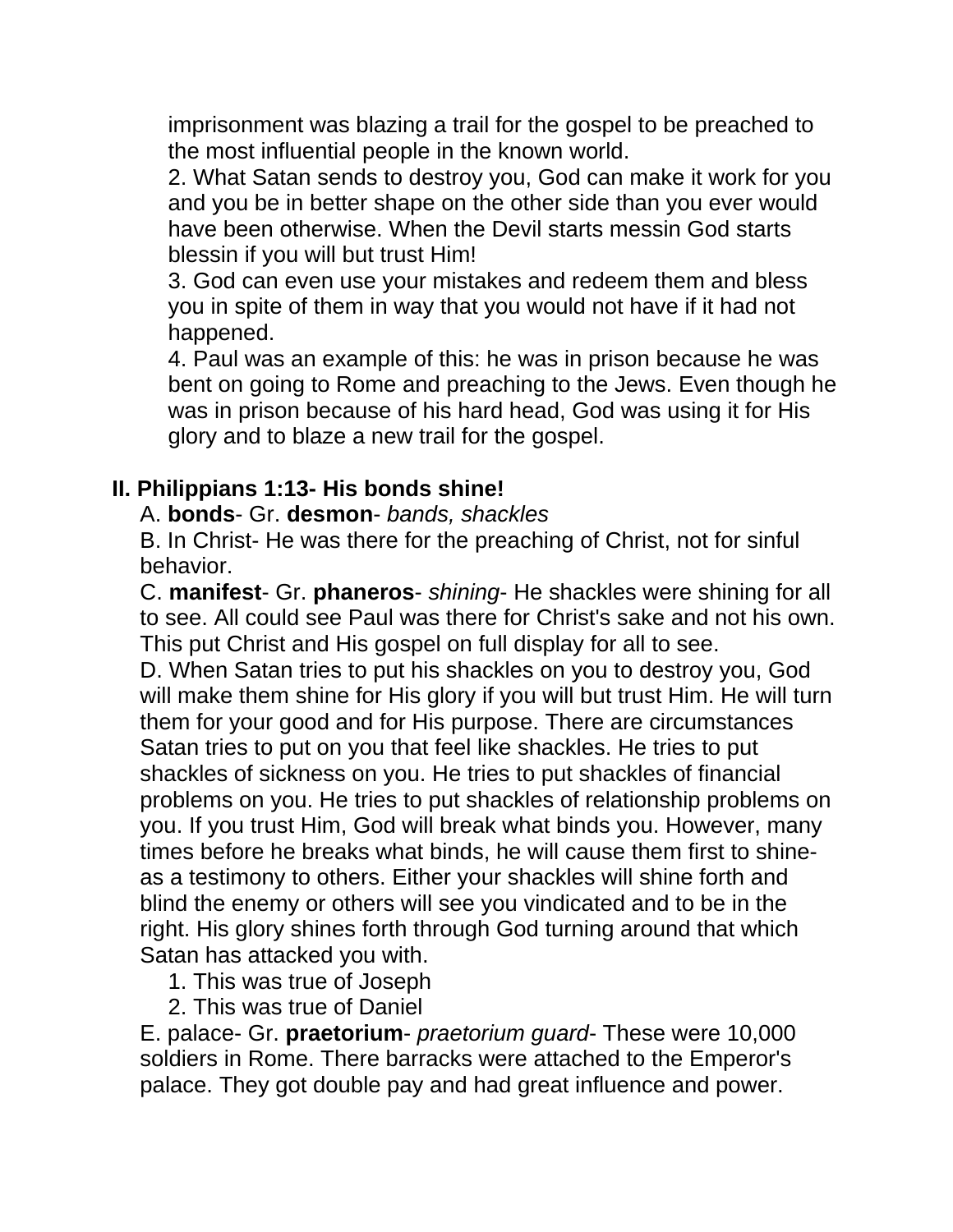Even the emperor courted their favor to keep some from overthrowing him. These were the soldiers that were chained to Paul on intervals of six hours called watches. These men thought that Paul was there prisoner, but indeed they were his prisoner! They had to be chained to him and hear about Jesus the whole time. Paul was starting to win these guards to the Lord and people in Caesar's household were coming to the faith through their witness. [**Phil. 4:22**]

F. In all other places- word was getting out every where about Paul and his stand for the gospel

1. Ex. Watchman Nee was in prison for 20 years but his writing went all around the world why he sat silent in the jail.

## **III. Philippians 1:14-17 Two types of brothers**

A. When you are going through a trial or you make a leadership decision you will have two groups show up. Those that are **for ya** and those that are **agin' ya**.

B. Paul got to meet these two groups as soon as he entered prison. C. **Vs. 14; 17**- First group- those who loved the Lord- many- Gr. **pleion**- the major part- Most Christians are of this group.

1. **preached more boldly**- They saw and heard of the bold example of Paul even in prison and said, "If Paul can preach the gospel in there and be so bold, we sure can preach it out here!" 2. We are examples for others in the midst of our trials. How we handle negative circumstances will encourage others to do the same.

3. These knew the truth about Paul. There will be those who will support you and believe the truth about you even if you are being lied about.

D. **Vs. 15; 16**- Second group- those who loved themselves and their own ministries- There are a few that are hard heads that want to cause problems. These are the minority. Don't focus on the few knuckle heads. Focus on the many that are headed in the right direction.

1. There is a tendency in the ministry to be effected by the few that cause problems then on the many that are a blessing. Don't do that! Many ministers are ready to throw away the whole ministry because of a few stiff necked people. Don't let Satan do that to you!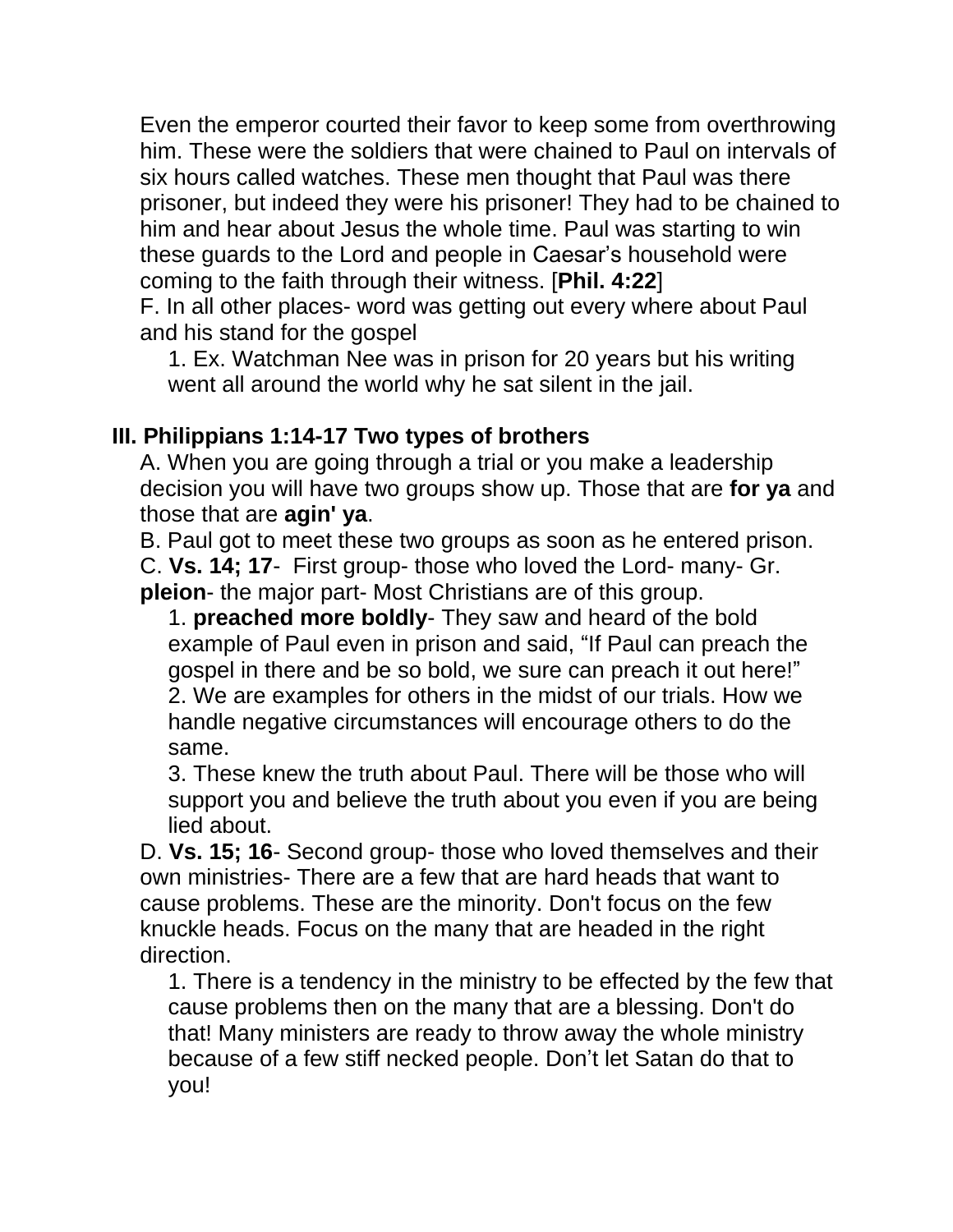2. Some were preaching out of envy. They were jealous of Paul's gift, influence, and reputation. They just preached to get a name for themselves. These people are still out there in the ministry. 3. Some were preaching out of contention- They used the gospel as a platform to criticize Paul and run him down. Do not use your pulpit to run down other ministers. Preach and teach the Word. Many will criticize you, but you just keep preaching the Word and let the Word vindicate you.

## **IV. Philippians 1:18**

- A. Paul kept looking at the big picture. Christ was being preached no matter what motive it was being done.
- B. We often cannot see the big picture and keep it in focus. We get caught up in the immediate situations and get offended.
- C.If we will keep the big picture that all this is for God to get glory. It is not about us, or our name, or our reputation, or our ministry. It is all about God and Jesus Christ.
- D.We can **choose to rejoice** that God is going to get the glory out of everything we are going through and His kingdom is advancing.

# **V. Philippians 1:19**

- A. **For I know** Gr. **eido** *full knowledge* Paul knew full well God was going to deliver him. He just knew it on the inside of him. If we are led by the inward witness we can be held steady in the most unfavorable circumstances. We can know the general outcome before anyone else does. It will keep you calm.
- B. **will turn to** Gr. **apobaino** *This word was used for coming off of a ship*. Paul was in a huge storm at the time but he knew just like Jesus that he would reach the shore and come off the ship safely. He rested in the midst of the storm. He was going to the other side!
- C. **to salvation** Gr. **eis soteria** lit. *into salvation* Paul knew he would safely land on the shore of salvation [deliverance]
- D. by **prayer** Gr. **deesis** *definite requests* prayer of faith
- E. **supply of the Spirit** Gr. **epichoregia** *This word means to outfit the choir*. In the ancient world theatrical productions were hugely popular and cost great amounts of money. Benefactors would supply lavish amounts to these productions in order to outfit the